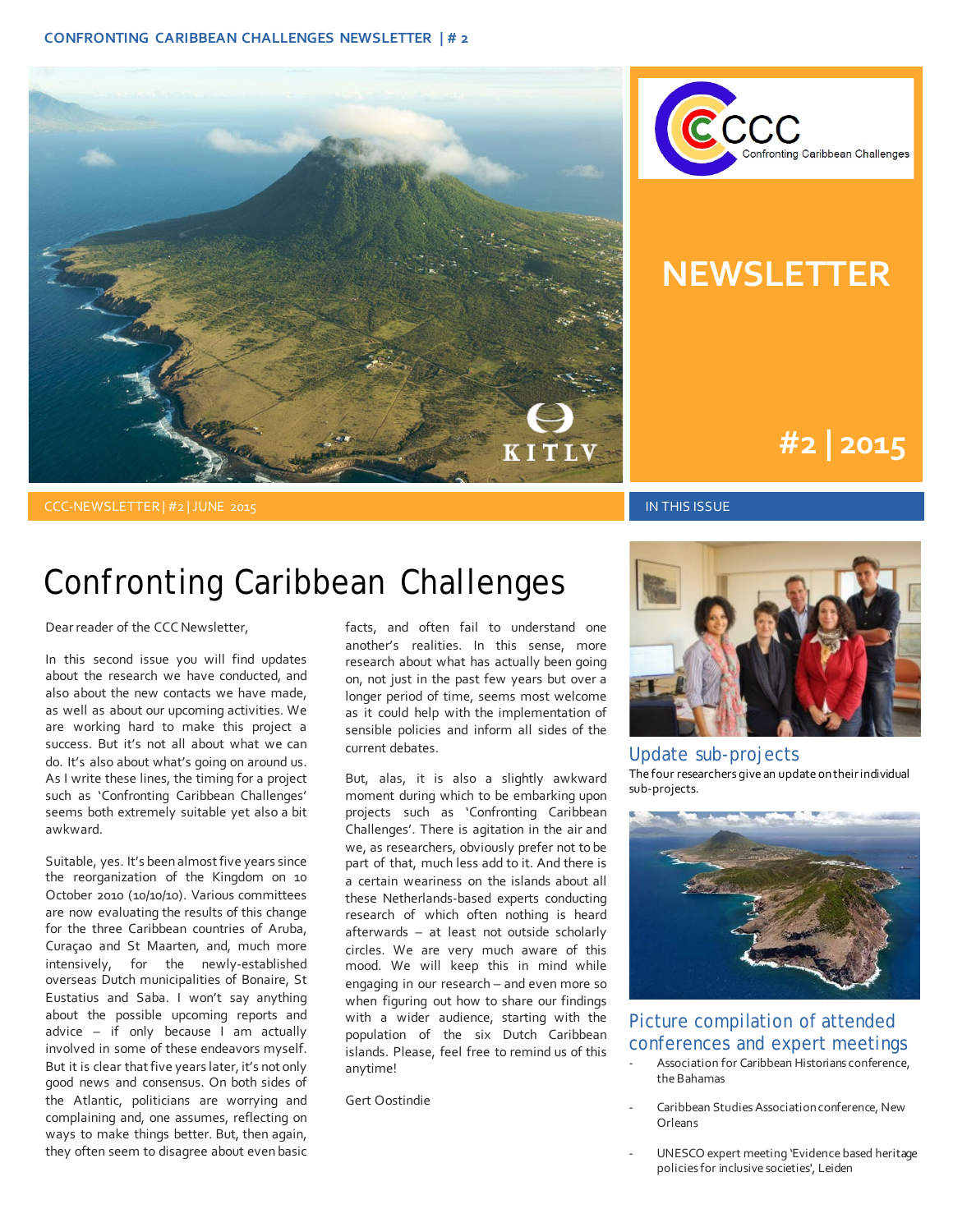### Update project: Jessica Vance Roitman



*Jessica researches the social history of the Dutch Leeward (confusingly known as 'Bovenwinden' in Dutch) islands of St. Maarten, St. Eustatius, and Saba in the 19th and 20th centuries. Her focus is on the intersection of migration, governance, and the formation of identities on these islands. The project will also tie into larger discussions about (intra) Caribbean migrations, hybridity, and the disjuncture between sovereignty and identities.*

When I returned from my research trip to the islands in mid-February, I had what felt like a surfeit of information. I have spent the past several months processing all the documents I gathered from the archives in Curaçao and St. Maarten and trying to make some sort of coherent whole out of them. My focus has been to move away from the bi-lateral Windward – Netherlands approach and, rather, to place the histories of St. Eustatius, St. Maarten, and Saba in a regional perspective that incorporates the non-Dutch islands. I've done that in the article on the lead up to, and aftermath of, slave emancipation in the Windward islands that I wrote and have submitted to a scholarly journal. Watch this space for publication information. And speaking of writing articles, Wouter and I are working on an article together on St. Maarten in which we combine insights from history and political science, as a major goal of the Confronting Caribbean Challenges project is to transcend interdisciplinary boundaries. Lastly, an article I wrote with Han Jordaan on the history of St. Eustatius right after the Fourth Anglo-Dutch War in the late eighteenth century has come out in the *Tijdschrift voor Sociale en Economische Geshiedenis*  (*The Low Countries Journal of Social and Economic History*) 12, no. 1, pp.79-100. Although this article isn't part of the current project research, some readers of this newsletter might be interested in it.

But, of course, dry scholarly publications aren't meant to be the only output of this project. A treasured goal of mine is to make as much of the history of the Windward islands as accessible as possible to the islanders themselves, who often can't travel to Curaçao and/or The Hague to consult the archives themselves. To that end, I've started writing a column for *The Daily Herald* in which I bring information I find in these archives to the public. My firs[t column](http://www.thedailyherald.com/index.php?option=com_content&view=article&id=55555:the-more-things-change-the-more-they-remain-the-same&catid=24:weekender&Itemid=37) was published last month. Because I think it's so important to try to preserve and make accessible the rich and endangered historical documentation on the history of the Windward islands, I've begun working with a few tireless advocates for the preservation of cultural heritage on St. Maarten in order to get some important documents protected by UNESCO. I've also been talking with the National Archive in The Hague about the digitalization of some documents so that they'll be both preserved and accessible. That people on the islands are interested in this history has been amply demonstrated by how much media attention the project has gotten so far. *The Daily*  Herald published an **article** on my research last month which was picked up a few days later by *[Amigoe](http://www.kitlv.nl/wp-content/uploads/2015/06/sociaal-cultureel-historische-studie-van-bovenwinden-van-start-Amigoe-16-May.pdf)*. I'm both happy and humbled by this interest.

Scholars are also fascinated by the Windward islands. Although I haven't been back to the Windwards since February, I have been attending some conferences to share what I have learned about the islands thus far. I was recently at the Association for Caribbean Historians conference in the Bahamas, the Caribbean Studies Association conference with Wouter in New Orleans, and the Slaving Zones and the Forum for European Expansion and Global Interactions (FEEGI) conferences, both of which were held here in Leiden. Scholars want to know more and incorporate the fascinating history of Saba, St. Eustatius, and St. Maarten into their work. I'll be busy trying to help them do just that in the coming months.

In the past few months, I have primarily been focusing on putting together the opinion survey on the six islands, which will be conducted in the Fall of this year. With the help of Jannine van de Maat and the members of my advisory council, the questionnaire for the survey was finished, and was translated into four different languages (Dutch, English, Papiamentu, and Spanish) by professional translators. I set things up on each of the islands with a local survey coordinator who will supervise the data collection and the interviews on his or her respective island. At this moment, these coordinators are recruiting local interviewers on the islands to assist with the data collection and to conduct the interviews.

In the first two weeks of September, I will visit each of the six islands to provide interview training to the local interviewers. Subsequently, on the 15th of September, the interviews will start, and the data collection period will last until around the end of October. I hope to be able to present some first results of the survey by the end of this year, and results will be communicated to the island populations via local news outlets.

# Update Project: Wouter Veenendaal

In the last two weeks of June, I will visit St. Eustatius to conduct field research, and to interview various people on the island. In particular, I hope to interview prominent Statian politicians, journalists, academics, and representatives of non-governmental organizations in order to gather their opinions and perspectives on the political reforms of 2010, the new political status of St. Eustatius, and the changed relationship with the (European) Netherlands. In addition, during this research visit I will conduct a small, second pre-test of the questionnaire by interviewing a small number of citizens on St. Eustatius.

Between 24 and 31 May, Jessica and I attended the annual Caribbean Studies Association (CSA) Conference in New Orleans, where I presented my paper on the benefits and downsides of smallness and non-sovereignty in the Dutch Caribbean (see photo). The panel included researchers studying the British Caribbean (Peter Clegg), the French Caribbean (Justin Daniel), and the American Caribbean (Emilio Pantojas-García), and it was a great opportunity to discuss recent economic and political development in the non-sovereign Caribbean.

Finally, last month my article on the Dutch Caribbean municipalities was published in the Island Studies Journal [\(http://www.islandstudies.ca/sites/islandstudies.ca/files/ISJ-10-1-](http://www.islandstudies.ca/sites/islandstudies.ca/files/ISJ-10-1-Veenendaal.pdf)

[Veenendaal.pdf\).](http://www.islandstudies.ca/sites/islandstudies.ca/files/ISJ-10-1-Veenendaal.pdf) In this article, I discuss the effects of the 2010 political reforms within the Kingdom for the islands of Bonaire, Saba, and St. Eustatius. The new municipal status of these islands is analyzed from a broader regional perspective, and is compared to recent developments in the British Overseas Territories and the French Départements d'Outre Mer (DOMs).



*Wouter's research focuses on the impact of the new municipal status of the smallest Dutch Caribbean islands on the opinions and behavior of local citizens, civil servants, and politicians. The project also draws comparisons with the larger Dutch Caribbean islands and other non-sovereign island jurisdictions in the Caribbean and elsewhere.*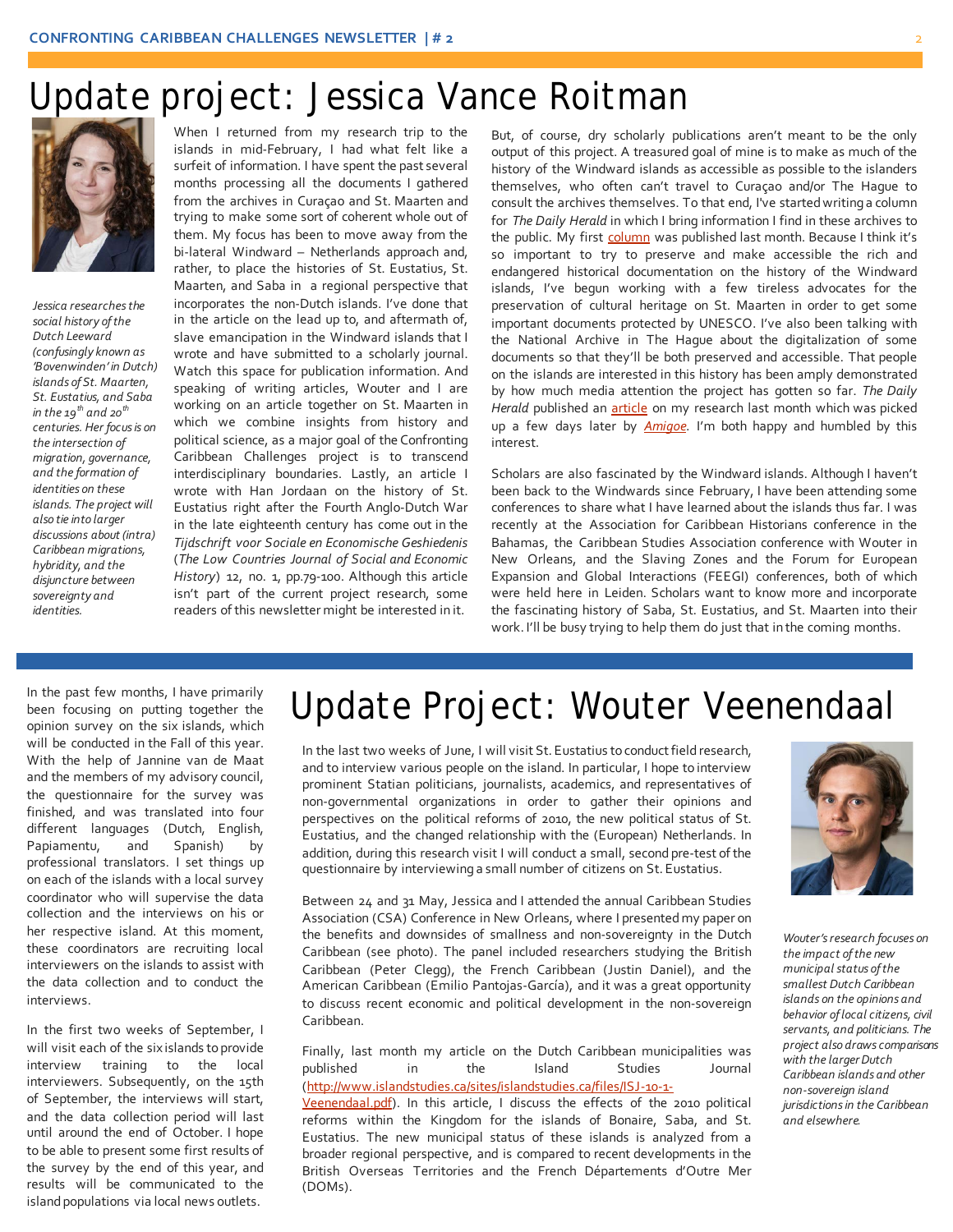### Update project: Stacey Mac Donald



*Stacey is interested in uncovering behavioral differences between/ within the BES-islands when it comes to nature conservation and cultural heritage. She will use identity principles to explain the dynamics of locals and immigrants who are active in conservation of nature and cultural heritage on the BES islands.*

The past couple of months I've been working on my research plan. One of the main goals of my research is to find out whether it can be determined if the recent developments and changes, as a consequence of the constitutional reforms, are visible in the actual behavior of the residents on the BES islands. To be able to answer this question I have combined the disciplines of Anthropology and Social Psychology, which has meant a lot of reading and brainstorming. By means of a mixed method research design, using both quantitative psychological measurement instruments and qualitative anthropological observation techniques, I will make comparisons between the three islands to assess whether it can be said that the constitutional changes impact the behavior of the residents and, if so, how.

The first part of my research will focus on systematically describing everything that is currently being done when it comes to protecting the natural environment and "cultural heritage" on the BES islands. I use quotation marks, because I am aware that when speaking of culture or cultural heritage on the islands, it is crucial to distinguish between colonial heritage (such as the tangible forts and monumental buildings) and everyday culture (such as festivals, rituals, language). In order to make my research plan less theoretical, I will visit Saba and St. Eustatius for two weeks at the end of June. During my visit I aim to verify whether my perceptions of the islands are correct and to collect the first set of data for my research. With this knowledge I plan to further elaborate my research plan.

Besides lots of thinking and writing, our CCC-team made our first appearances in the media. Together with Wouter and Gert, the radio program ["Dichtbij](http://www.kitlv.nl/radio-interview-with-kitlv-researchers-about-project-on-the-caribbean/)  [Nederland"](http://www.kitlv.nl/radio-interview-with-kitlv-researchers-about-project-on-the-caribbean/) interviewed me in April about our research project and what we are hoping to achieve with it. In addition to this live interview, several articles on our (sub) projects were published o[n ntr.caribischnetwerk.nl](http://caribischnetwerk.ntr.nl/2015/04/03/groot-onderzoek-naar-caribische-rijksdelen/), *[The](http://www.kitlv.nl/wp-content/uploads/2015/05/mergeddailyheraldarticle.pdf)  [Daily Herald](http://www.kitlv.nl/wp-content/uploads/2015/05/mergeddailyheraldarticle.pdf)* and in the *[Antilliaans Dagblad](http://www.kitlv.nl/wp-content/uploads/2015/04/CCC-in-AD-8-april-2015.pdf)*. Even though it is quite early in the course of our project to be profiled in the media, we know how important it is to keep people on the islands informed about what we are doing and what they can (and cannot) expect from our project.

Since the last update, I've attended several meetings, including a UNESCO expert meeting on cultural heritage. There I had the pleasure of meeting many experts in the area of Cultural Heritage in the Caribbean. More recently, the CCC-team met up with a group of researchers focusing on the Dutch Caribbean municipalities to inform each other about our projects and share our experiences. Attending these meetings makes it ever more clear that it is important to collaborate with each other when doing research, (especially) on the islands. In the coming months I will continue to focus on acquiring the necessary skills to collect my data and broaden my network. Summer schools, expert conferences and various courses are starting to dominate my agenda. But as they say, "well begun is half done"!

#### Bon dia! Konta?

The last couple of months I've been working on my Papiamentu skills! By following an intensive language course in The Hague and acquiring new vocabulary on a daily basis, I am learning this unique Creole language step-by-step. Language is a crucial part of one's identity, in general, but particularly on the Leeward Antilles. Therefore, I consider learning Papiamentu to be an indispensable part of my research on representations of national identity in the Dutch Caribbean media.

Moreover, since the previous update in March 2015, I have further developed concrete research plans. What exactly do national identities mean on the islands? And how can we understand the influence of media texts on Dutch Caribbean societies? In order to understand this mutual interaction, I will use the method of critical discourse analysis from a discoursehistorical approach.

# Update Project: Sanne Rotmeijer

This methodological approach was developed to investigate the discursive constitution of national identities by analyzing the different texts and contexts in which national narratives are constructed. The emphasis on (the memory of) a common history is one of the important contextual factors. Furthermore, national narratives are produced, reproduced and spread by actors in concrete institutionalized and political contexts. In addition to in-depth textual analysis, I will explore these sociohistorical, institutional and political contexts by conducting comparative fieldwork at three big newspapers (Dutch, Papiamentu, English) on the islands and online by analyzing weblogs and Facebook groups

In September 2015 my first four months of fieldwork will start at the *Antilliaans Dagblad* on Curaçao.

In total, I plan to conduct one year of fieldwork on the islands at newspapers located on Curaçao and St. Maarten. During this one-year period I hope to gain worthwhile insights on how the local media interact with society, particularly during times of political change, by participating in media production processes and by talking to local journalists and experts. Regarding the latter, I hope to meet some of you on the islands. Also, of course, to practice my Papiamentu!



*Sanne'sresearch focuses on how traditional and new 'Dutch' Caribbean media reflect and shape discourses of (trans)national identities in the context of nonsovereignty, migration and small-scale politics.*